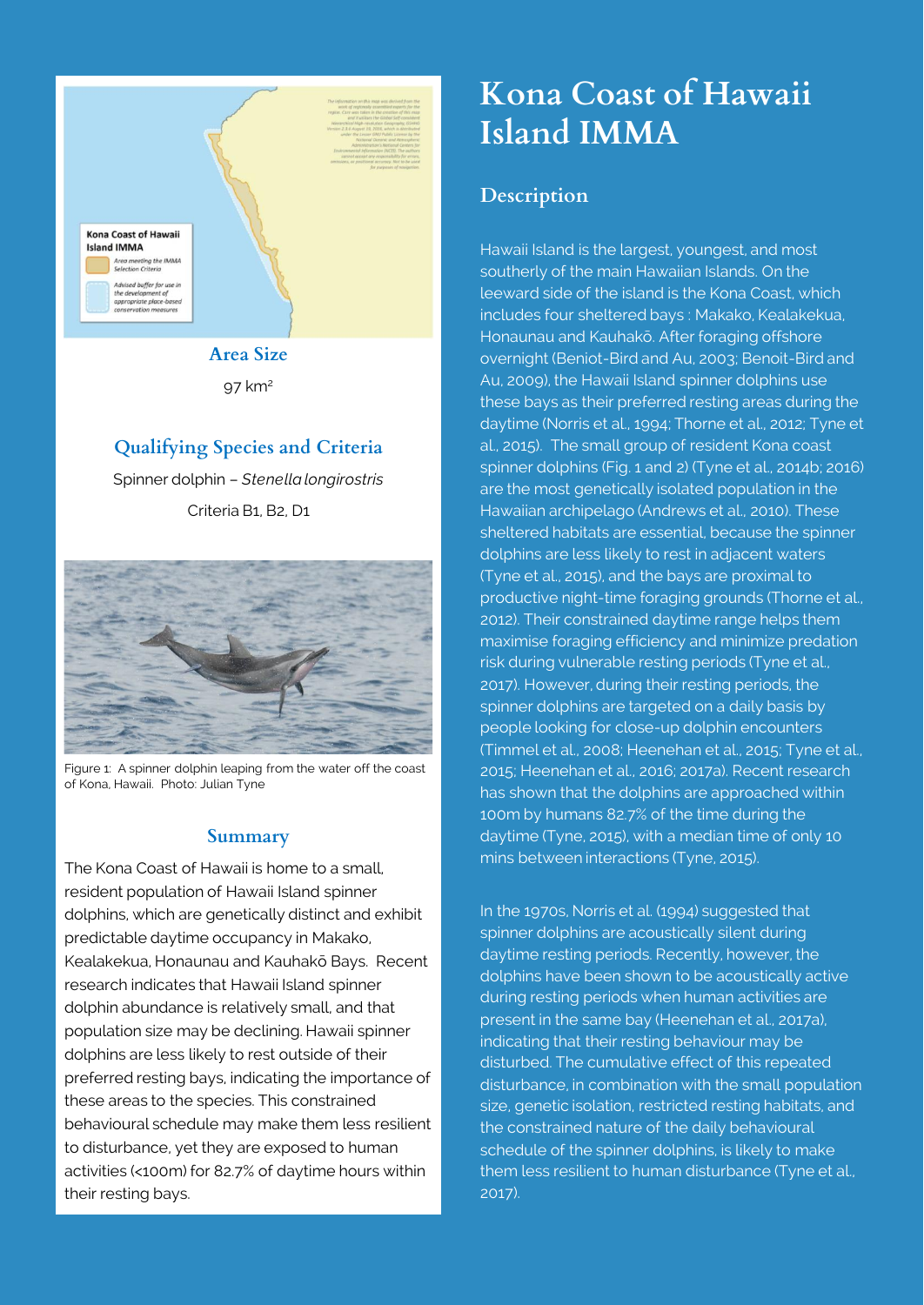

Figure 2: Spinner dolphins surfacing along the Kona Coast of Hawaii. Photo: Julian Tyne

#### **Criterion B: Distribution and Abundance Sub-criterion B1: Small and Resident Populations**

Genetic analyses have shown that the spinner dolphins of Hawaii are distinct from other spinner dolphin subspecies in the Pacific region (Andrews, 2009), and the Hawaii Island spinner population is the most genetically isolated population in the Hawaiian archipelago (Andrews et al., 2010). Recent research on the Hawaii Island spinner dolphins consisted of a rigorous and systematic sampling regime that collected photo-ID data on the animals and clearly demonstrated that the spinner dolphins using the bays in the IMMA are present in small, resident populations. Using POPAN mark-recapture models, two consecutive annual abundance estimates were generated (Tyne et al., 2014b; 2016), of 631 (95% CI: 524-761 – Tyne et al., 2014) and 668 (95% CI: 556-801 – Tyne et al., 2016). These estimates are lower than any previous published estimates, 960 (Norris et al., 1994), 2,334 (Ostman, 1994) and 855 – 1,001 individuals (Ostman-Lind et al., 2004), which may be an indication of a possible long-term impact.

#### **Criterion B: Distribution and Abundance Sub-criterion B2: Aggregations**

Each of the resting bays in the IMMA can have aggregations of resting Hawaii Island spinner dolphins present on a daily basis throughout the year (Fig. 3) (Norris et al., 1994; Thorne et al., 2012; Tyne et al., 2015).



Figure 3: Diurnal probability of a) resting, b) socializing, and c) travelling as a function of time-of-day estimated from the 428 hours of focal-follow observations. The solid black line represents the fitted values of the GAMMs and the dashed red lines represent the 95% confidence intervals'. Adapted from Tyne et al., 2017.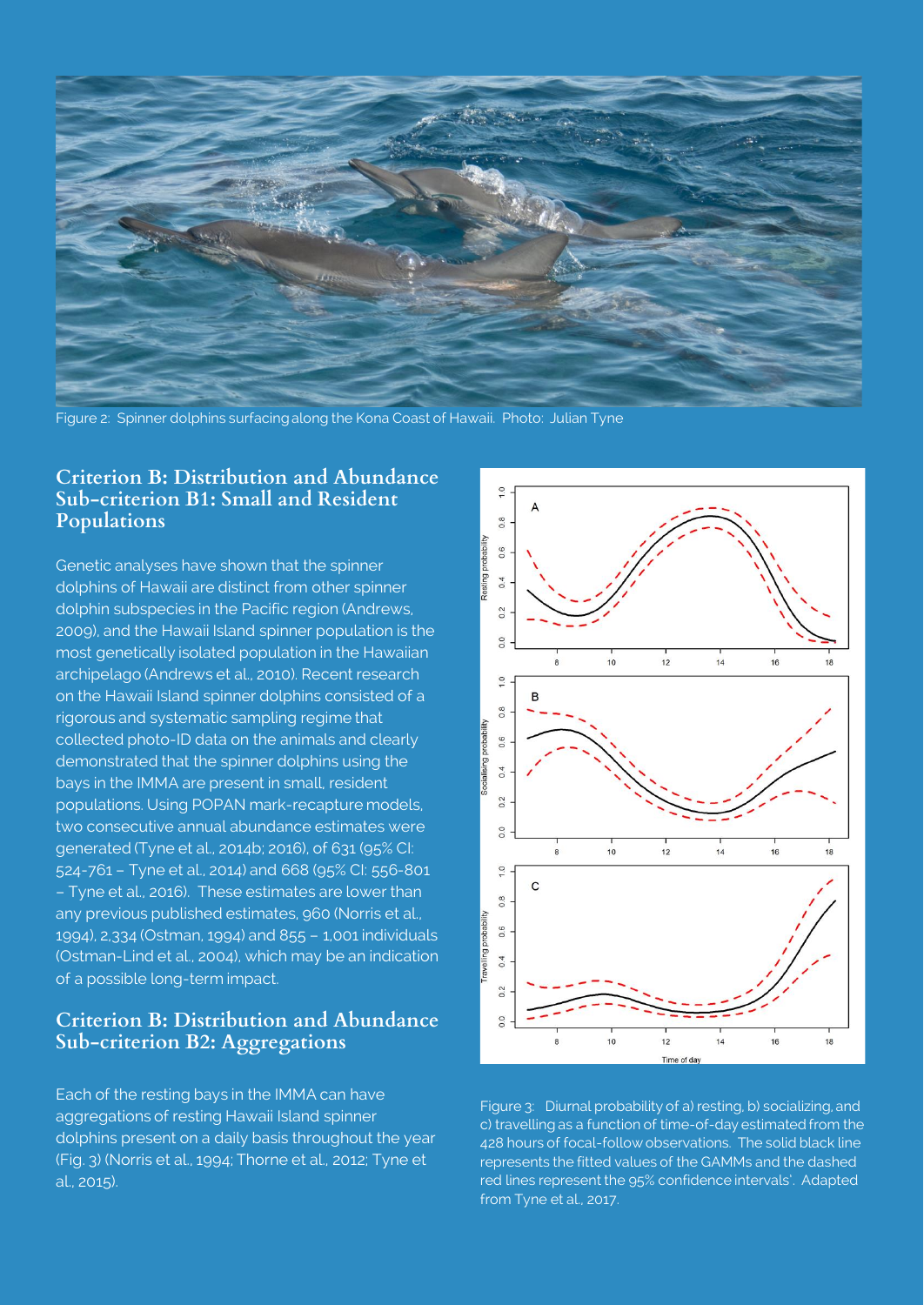## **Criterion D: Special Attributes Sub-criterion D1: Distinctiveness**

Genetic analyses have shown that the spinner dolphins of Hawaii are distinct from other spinner dolphin subspecies in the Pacific region (Andrews, 2009), and that there are genetic distinctions throughout the Hawaiian archipelago (Andrews et al., 2010). The Hawaii Island spinner dolphin population is the most genetically isolated population in the Hawaiian archipelago (Andrews et al., 2010). As a consequence, spinner dolphins in Hawaii have been divided into five different island/island-group management units under the US Marine Mammal Protection Act 1972 (MMPA, 1972) by the National Marine Fisheries Service (NMFS) that correspond with two broad geographical regions: 1.) three in the Mainland Hawaiian Islands: Hawaii Island, Oahu/4- Islands area, Kauai/Niihau, and 2.) two in the Northwest Hawaiian Islands: Pearl & Hermes Reef and Kure/Midway.

### **Supporting Information**

Andrews, K. R. 2009. Barriers to gene flow in the spinner dolphin (*Stenella longirostris*). PhD dissertation for the Department of Zooology. University of Hawaii.

Andrews, K. R., Karczmarski, L., Au, W. W. L., Rickards, S. H., Vanderlip, C. A., Bowenn, B. W., Gordon Grau, E. and Toonen, R. J. 2010. Rolling stones and stable homes: social structure, habitat diversity and population genetics of the Hawaiian spinner dolphin (*Stenella longirostris*). Molecular Ecology, 19, 732-748.

Benoit-Bird, K. J. and Au, W. W. L. 2003. Prey dynamics affect foraging by a pelagic predator (*Stenella longirostris*) over a range of spatial and temporal scales. Behavioral Ecology and Sociobiology, 53, 364-373.

Benoit-Bird, K. J. and Au, W. W. L. 2009. Cooperative prey herding by the pelagic dolphin, *Stenella longirostris*. The Journal of the Acoustical Society of America, 125, 125-137.

Edgar, G. J., Stuart-Smith, R. D., Willis, T. J., Kininmonth, S., Baker, S. C., Banks, S., Barrett, N. S., et al.. 2014. Global conservation outcomes depend on marine protected areas with five key features. Nature, 506, 216-220.

Gormley, A. M., Slooten, E., Dawson, S., Barker, R. J., Rayment, W., Du Fresne, S. and Brager, S. 2012. First evidence that marine protected areas can work for marine mammals. Journal of Applied Ecology, 49, 474-480.

Heenehan, H., Basurto, X., Bejder, L., Tyne, J., Higham, J. E. S. and Johnston, D. W. 2015. Using Ostrom's common-pool resource theory to build toward an integrated ecosystem-based sustainable cetacean tourism system in Hawai'i. Journal of Sustainable Tourism, 23, 536-556.

Heenehan, H. L., Tyne, J. A., Bejder, L., Van Parijs, S. M. and Johnston, D. W. 2016. Passive acoustic monitoring of coastally associated Hawaiian spinner dolphins, *Stenella longirostris*, ground-truthed through visual surveys. The Journal of the Acoustical Society of America, 140, 206-215.

Heenehan, H. L., Van Parijs, S. M., Bejder, L., Tyne, J. A. and Johnston, D. W. 2017a. Differential effects of human activity on Hawaiian spinner dolphins in their resting bays. Global Ecology and Conservation, 10, 60-69.

Heenehan, H. L., Van Parijs, S. M., Bejder, L., Tyne, J. A., Southall, B. L., Southall, H. and Johnston, D. W. 2017b. Natural and anthropogenic events influence the soundscapes of four bays on Hawaii Island. Marine Pollution Bulletin.

Kinzey, D. and Gerrodette, T. 2003. Distance measurements using binoculars from ships at sea: accuracy, precision and effects of refraction Journal of Cetacean Research and Management, 5, 159-171. MMPA 1972. Marine Mammal Protection Act of 1972. 16 U.S.C. et seq. and 50 CFR part 216.

NOAA 2005. Protecting spinner dolphins in the main Hawaiian Islands from human activities that cause ''Take,'' as defined in the Marine Mammal Protection Act and its implementing regulations, or to otherwise adversely affect the dolphins NOAA 051110296– 5296–01; I.D.102405A.

NOAA 2016. Protective Regulations for Hawaiian Spinner Dolphins Under the Marine Mammal Protection Act 81 FR 57854 080302361-6677-01.

Norris, K. S. 1991. Dolphin Days, New York, WW Norton and Co., New York.